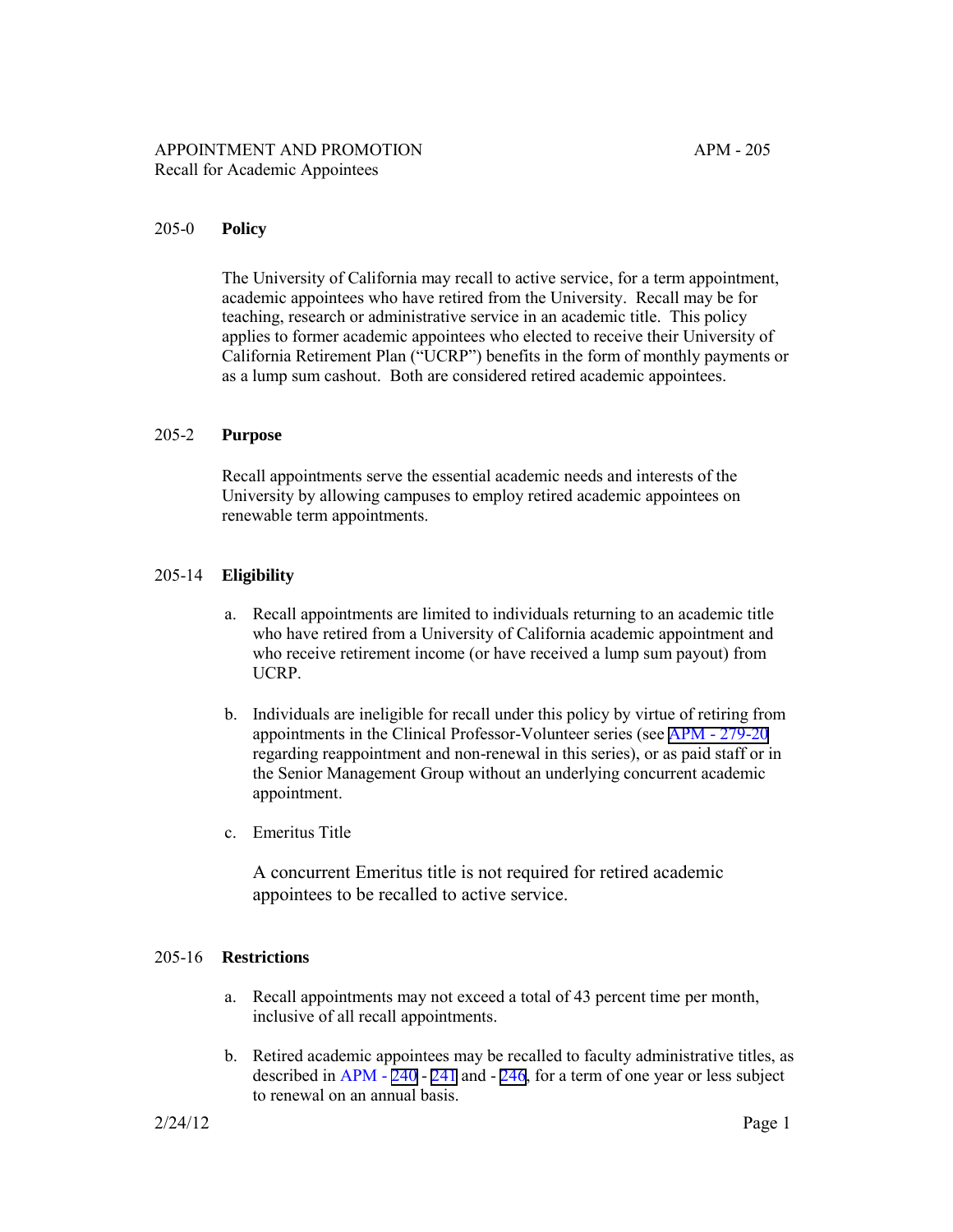### 205-18 **Salary**

a. Rate of Salary

Retired academic appointees may be recalled to a compensated or a noncompensated appointment. Compensated appointments should be percentagebased. The maximum salary rate for recall appointments that include teaching, research, or other non-administrative duties is the individual's annual base salary rate (including any off-scale) for the academic position held at the time of retirement, range adjusted forward. Additional compensation earned prior to retirement, including stipends, negotiated salary components, and summer salary, is not to be factored into the salary rate for such recall appointments.

The salary for retired academic appointees recalled to faculty administrative titles (as described in [APM - 240](http://ucop.edu/academic-personnel-programs/_files/apm/apm-240.pdf) - [241](http://ucop.edu/academic-personnel-programs/_files/apm/apm-241.pdf) and - [246\)](http://ucop.edu/academic-personnel-programs/_files/apm/apm-246.pdf) is a negotiated rate based on the nature and scope of the duties assigned, other comparable positions, and the relevant administrative experience of the individual.

- b. Rate of Salary for Faculty Retired from a Health Sciences School
	- 1) For faculty who were appointed in a Health Sciences school at the time of their retirement, membership in the Health Sciences Compensation Plan ("HSCP") as a recalled academic appointee is determined by the HSCP salary structure. Retired academic appointees recalled to base salary appointments, but not as members of the HSCP, are not eligible to receive additional compensation, but have no limitation on remuneration from outside professional activities. Base salary is defined as the faculty members' base salary (HSCP Academic Programmatic Unit ("APU") Salary Scale X and X') at the time of retirement, range adjusted forward.
	- 2) Retired faculty members who are recalled at a salary rate greater than base salary (X, X' plus Y and/or Z), regardless of percentage effort, are required to be members of the HSCP. As members of the HSCP, all of the terms and conditions of the HSCP apply.
	- 3) Patient care activities must be provided within the University setting, or as part of an approved affiliation agreement or professional service agreement. All clinical income is due to the Plan. In no case will Plan participants be allowed to retain income from patient care activities. All outside compensated professional activities must be reported annually.
- c. Salary Increases

Recalled academic appointees are ineligible for merit or promotion salary increases.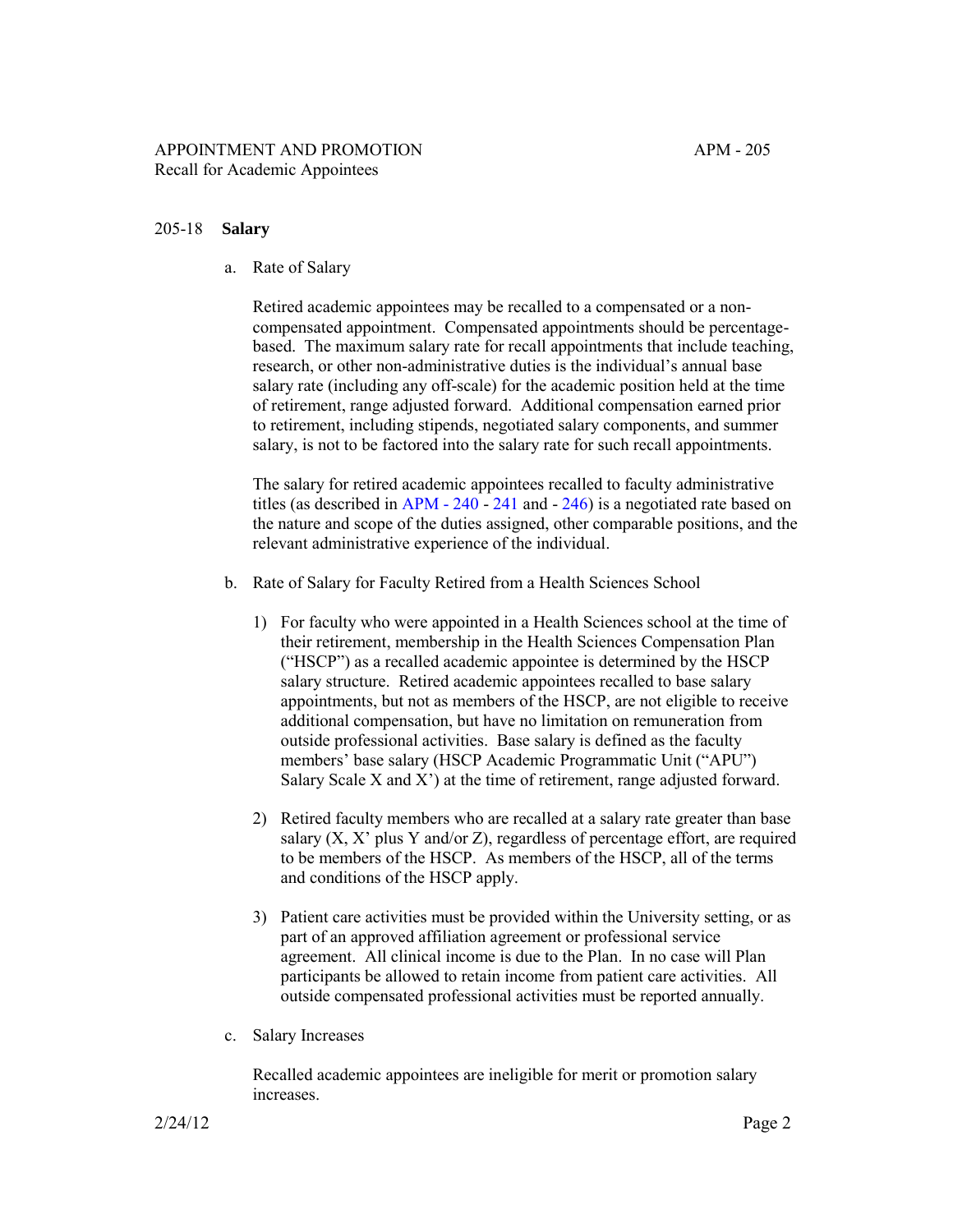## 205-20 **Terms and Conditions of Employment**

a. Pre-Retirement Recall Agreements

Campus administrators may only make a pre-retirement recall agreement with academic appointees age 60 or older and who have five years of service credit ("UCRP normal retirement age"). Such an agreement may provide for a recall term of up to three academic years, with the possibility of annual renewal thereafter. Administrators may not discuss recall appointments with academic appointees who have not attained the UCRP normal retirement age.

b. Return to Service

A recall appointment service date may occur no earlier than 30 days following the academic appointee's retirement date.

c. Length of Recall Appointments

Recall appointments are normally one year or less but may be up to three years in cases of pre-retirement agreements, or if faculty have active research grants with secured funding for the recall period. Recall appointments are term appointments for a specific period of time and expire on the end date with no further notice required.

d. Reappointment

Following a review, recall appointments may be renewed on an annual basis.

e. Early Termination

If the terms and conditions of the recall agreement are no longer applicable, the University may terminate a recall contract prior to the specified end date with a minimum of 30 days notice, or pay-in-lieu of notice for those who are compensated.

f. Complaints and Appeals

Senate members may pursue their grievance rights under the terms of Senate [Bylaw 335. Non-Senate faculty may pursue their grievance rights under the](http://www.universityofcalifornia.edu/senate/manual/blpart3.html#bl335)  terms of [APM - 140.](http://ucop.edu/academic-personnel-programs/_files/apm/apm-140.pdf)